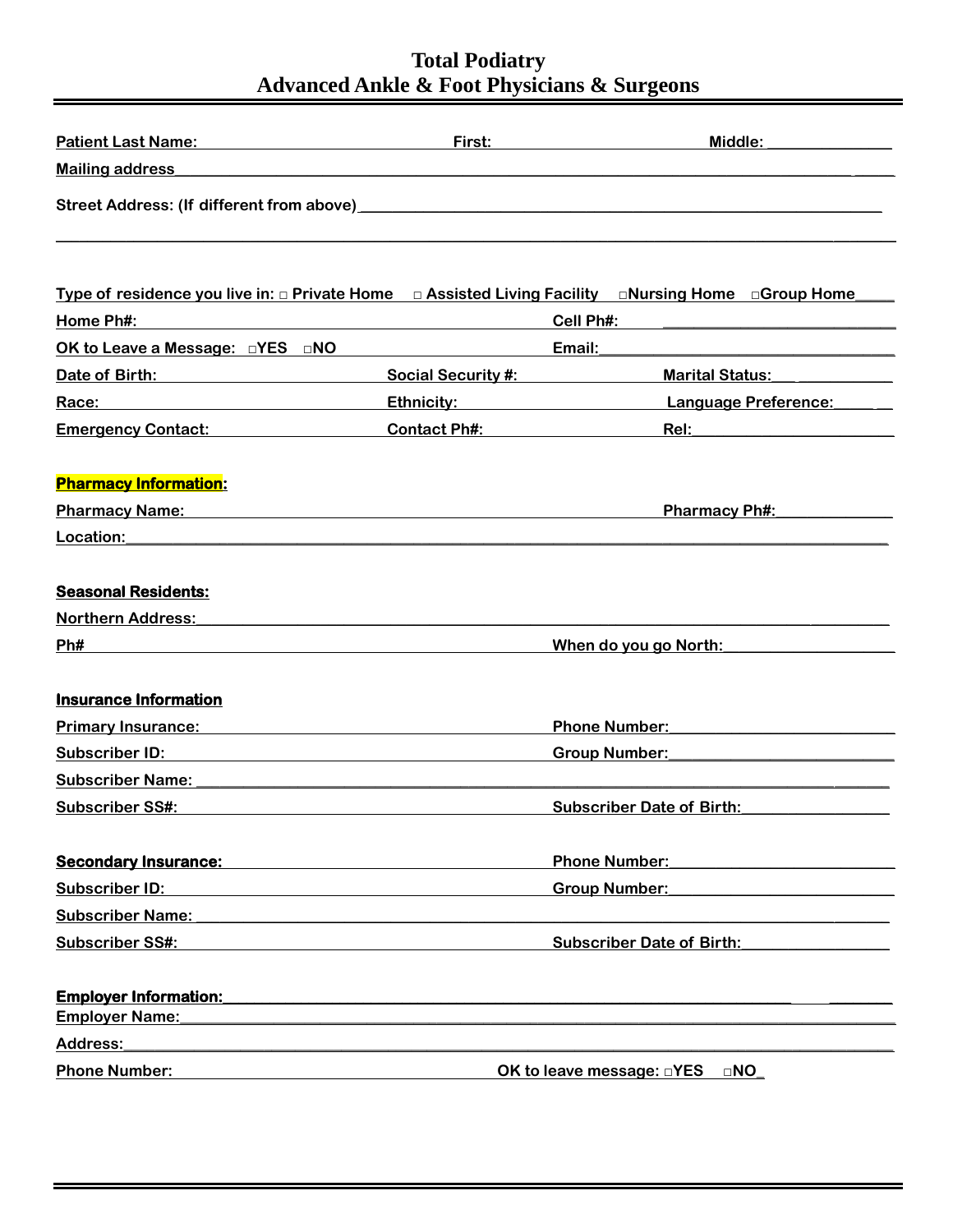# **AUTHORIZATION FOR COMMUNICATION WITH PHARMACY**

I hereby authorize the physician and / or representative to communicate via electronic submission with the pharmacy of my choice. This can and may include electronic submission of new prescriptions, authorizations of refills, and inquiry as to current medications.

Signature of patient or authorized person example that the control of Date

# **PREGNANCY DISCLAIMER (FEMALE PATIENTS ONLY)**

I understand that if I am pregnant, I should not have any diagnostic x-rays or elective surgery without first checking with my obstetrician.

I am **NOT** pregnant. My last period was If during my treatment I become pregnant, it is my responsibility to inform the doctor and avoid x-rays and elective surgery.

Signature of patient or authorized person **Example 20** and the Date

Staff Witness\_\_\_\_\_\_\_\_\_\_\_\_\_\_\_\_\_\_\_\_\_\_\_\_\_\_\_\_\_\_\_\_\_\_\_\_\_\_\_\_\_\_\_\_\_\_\_\_Date\_\_\_\_\_\_\_\_\_

# **AUTHORIZATION FOR RELEAS OF INFORMATION**

I request the services of the Doctors of Total Podiatry, dully licensed physicians in the state of Florida, and all personnel, the consent to examination, diagnostic procedures and treatment which may need to be performed on my behalf. Also, I authorize the release of any medical information to any person or corporation, necessary to process my claim.

Signature of patient or authorized person\_\_\_\_\_\_\_\_\_\_\_\_\_\_\_\_\_\_\_\_\_\_\_\_\_\_\_\_\_\_\_\_\_Date\_\_\_\_\_\_\_\_\_

# **ASSIGNMENT OF BENEFITS**

I hereby authorize direct payment for all valid insurance benefits including all major medical benefits, be made on my behalf of Total Podiatry. I understand I will be financially and legally responsible for charge(s) not covered by assignment.

I certify that I have read the above authorization and understand and agree to same and certify no guarantee or assurance has been made as to the result s that may be obtained.

\_\_\_\_\_\_\_\_\_\_\_\_\_\_\_\_\_\_\_\_\_\_\_\_\_\_\_\_\_\_\_\_\_\_\_\_\_\_\_\_\_\_\_\_\_\_\_\_\_\_\_\_\_\_\_\_\_\_\_\_\_\_\_\_\_\_\_\_\_\_\_\_\_\_\_\_\_\_\_\_

Signature of patient or authorized person Date Date Date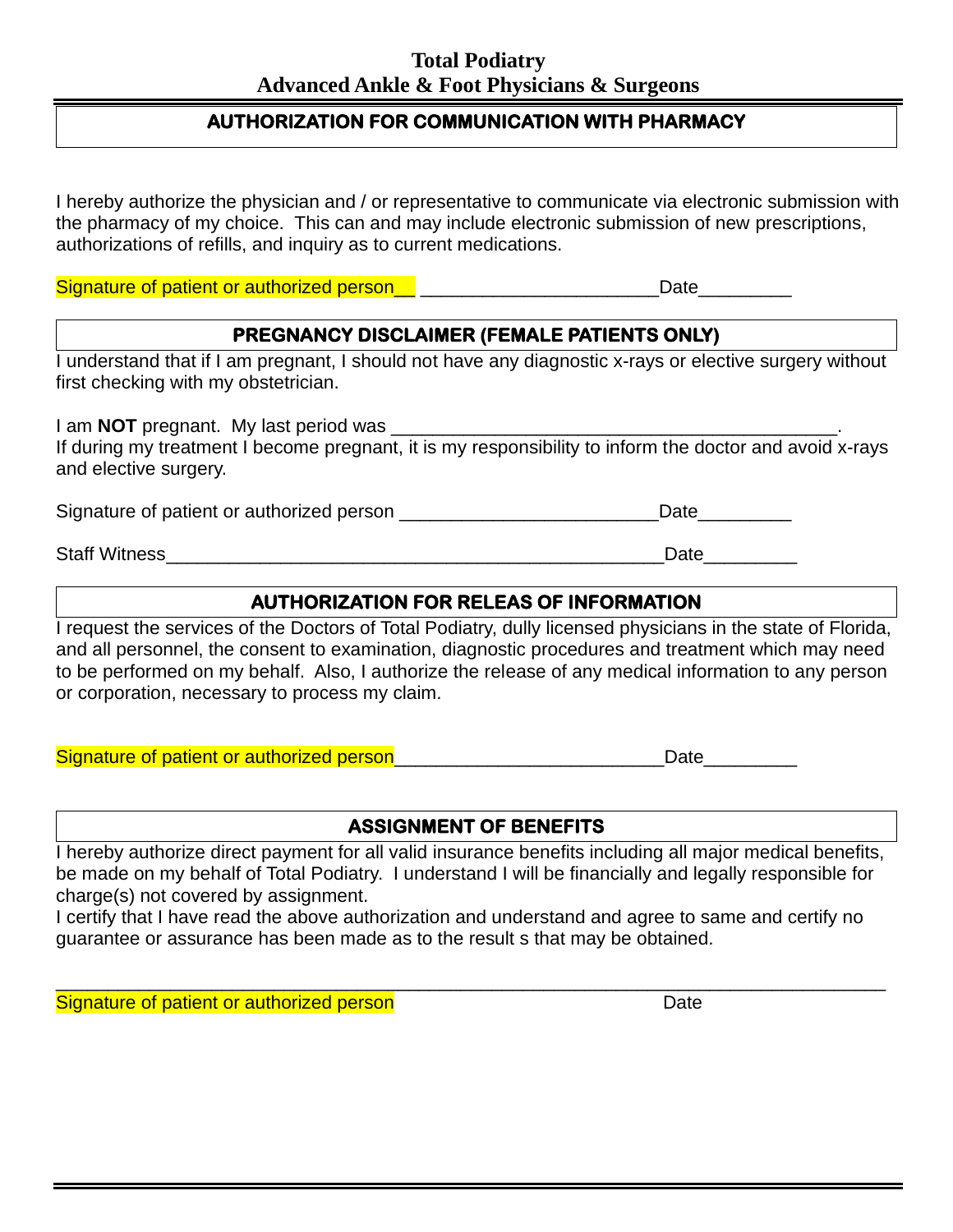Please be aware that effective July 2018, Total Podiatry will have a new billing and collection policy. As a patient, it is your responsibility to verify that we are indeed a participating provider with your insurance company/network and what services are covered.

Please be advised that you are ultimately responsible for any and all balances incurred, regardless of insurance coverage. As a courtesy to you, our valued patient, our office will file to your primary and secondary insurance, as well as call your insurance carrier for eligibility verification and procedure pre-certification, when necessary. However, it is the responsibility of the patient to be aware of their insurance benefits. **It is our office policy to collect any co-pays and deductibles at the time of check in (Exception: Medicare deductible/Co-insurance if owed will be billed.)** Please be aware that a \$10.00 processing fee may be charged for each co-pay not paid at the item of service and/or your appointment rescheduled.

### **\_\_\_\_\_ (patient initial)**

**\_\_\_\_\_ (patient initial)**

Be advised that should you cancel your appointment with less than 24 hours' notice or no-show for your appointment, it is up to the discretion of physician to reserve the right to assess a \$50.00 cancellation fee.

#### **\_\_\_\_\_ (patient initial)**

Please be aware that although your insurance carrier might state that some procedures are "eligible" for payment or are a "covered benefit" that does not mean that there will be no financial obligation by you, the patient. Many items a deductible is withheld, or there may be a separate co-payment withheld, depending on your specific carrier. Again, it is ultimately the responsibility of the patient, to know and understand their individual policy.

#### **\_\_\_\_\_ (patient initial)**

**All insurance companies state a disclaimer: There is no guarantee of payment. Every claim is subject to medical necessity and the terms of your contract at the time services are rendered.** Once we receive the "explanation of benefits" (EOB) we must abide by their payment and/or denial; therefore, any remaining balance will be billed to you. Any disputes of the benefits should be addressed to your insurance company. Your account will be considered delinquent if payment is not made in a timely manner.

#### **\_\_\_\_\_ (patient initial)**

In addition, any co-insurance that is owed by you will be collected by the receptionist at subsequent appointments once your insurance carrier has processed the claim, or you will be sent a statement.

#### **\_\_\_\_\_ (patient initial)**

By my signature below, the undersigned patient assigns the rights and benefits of insurance under the applicable insurance policy for any service and/or charges provided by the providers of Total Podiatry. I hereby direct the benefits to be paid directly to the physicians on my behalf for any services furnished to me by the providers of Total Podiatry. By my signature below I hereby certify that I have read and fully understand all the words and information contained in this form and reaffirm my consent to the examination, diagnostic procedure and/or care, treatment, therapy or remedy proposed.

By my signature below, I permit a copy/fax of this form to serve as an original signature of authorization.

Please feel free at any time to discuss any concerns or questions you may have with our Billing Specialists.

| <b>Patient Name:</b>      | Date of Birth: |
|---------------------------|----------------|
|                           |                |
| <b>Patient Signature:</b> | Date:          |
|                           |                |
| <b>Witness Signature:</b> | Date:          |
|                           |                |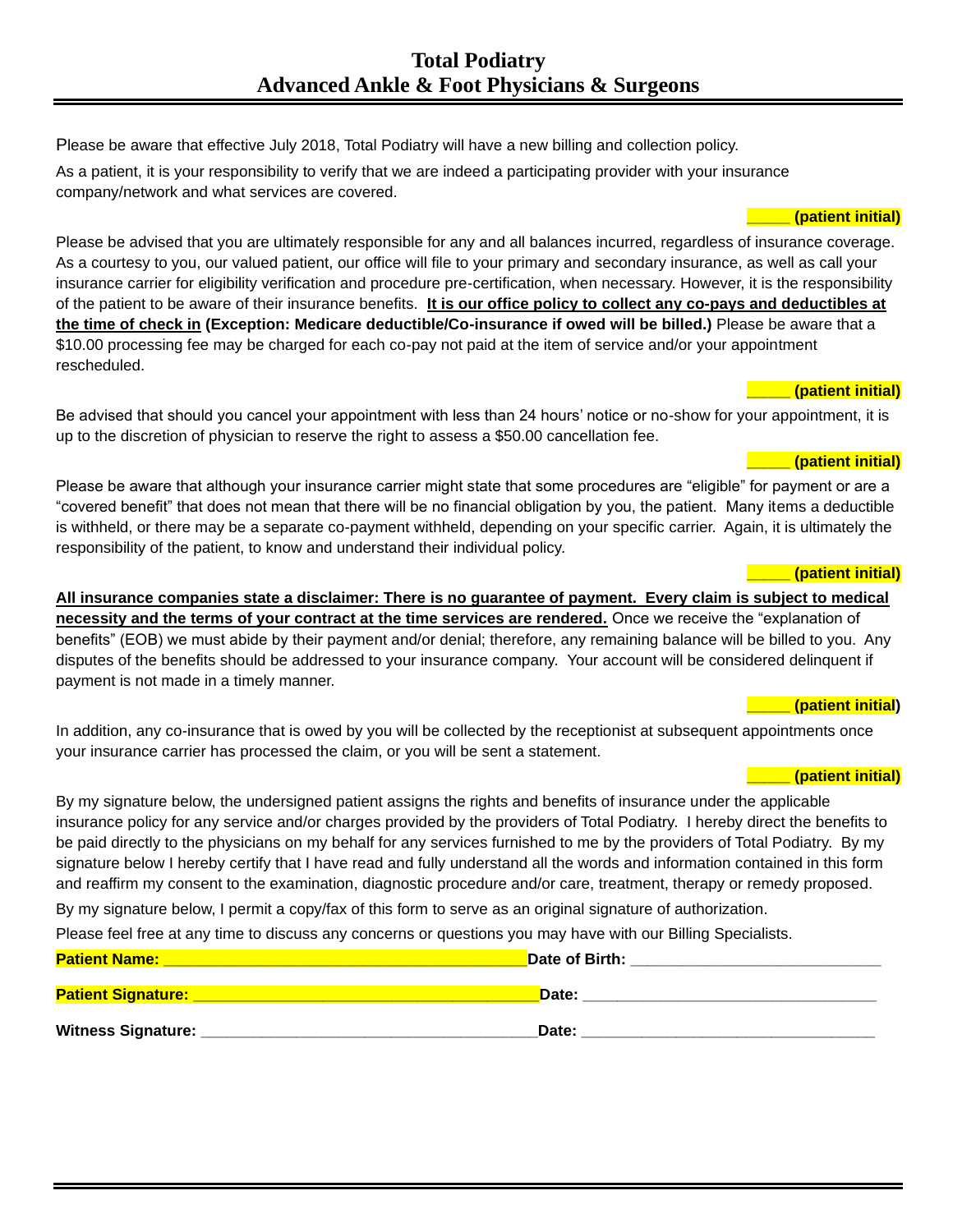## **CONSENT TO USE AND DISCLOSE HEALTH INFORMATION PRIVACY NOTICE ACKNOWLEGEMENT**

**PATIENT NAME: \_\_\_\_\_\_\_\_\_\_\_\_\_\_\_\_\_\_\_\_\_\_\_\_\_\_\_\_\_\_\_\_\_\_\_ DATE OF BIRTH: \_\_\_\_\_\_\_\_\_\_\_\_\_\_\_\_\_\_\_\_\_\_\_\_\_\_\_\_\_\_\_\_\_**

By signing this consent, you authorize us to use and /or disclose your health information for treatment, payment, or health care operations. You have the right not to sign this consent. However, if you refuse to sign the consent, we have the right to refuse to treat you.

#### *Your Rights with Respect to This Consent:*

• **Right to review notice of Privacy Practices -** You have the right to review a copy of our Privacy Practices before signing this consent. Our Notice of Privacy Practices details how we may use and disclose your health information. We may amend the Notice from time to time. A copy of the Notice is posted in your office. Any revisions made to the Notice will be posted as soon as feasible.

• **Right to Request Restrictions on Use/Disclosure –** You have the right to request that we restrict how we use and/or disclose your protected health information for the purpose of providing treatment, obtaining payment for our services, and/or conducting health care operations. Such requests must be made in writing. Please note that we are NOT required to agree to any restriction that you request. If, however, we decide to agree to a restriction you have request, we must restrict use and disclosure of your health information in the manner described in your request.

• **Right to Revoke Consent** -You have the right to revoke this consent at any time. Your revocation of this consent must be in writing. If you wish to revoke this consent, please contact the administrator of this practice to obtain the revocation form. Note that your revocation of this consent will not be effective for disclosures we have already made in reliance on your prior consent. We also have the right to refuse further treatment if you revoke this consent.

- **Right to Receive a Copy of This Consent Form** You have a right to receive a copy of this consent after you sign it.
- **Effective Period** -This consent is effective unless and until you revoke it in writing.

#### **I give my authorization for my healthcare provider to discuss my care and treatment with the following individuals:**

| 1. Name: | Relation: |
|----------|-----------|
| 2. Name: | Relation: |
| 3. Name: | Relation: |

**I have an ADVANCED DIRECTIVE (LIVING WILL) and the following individual can make decisions regarding my healthcare if I am unable. (I will provide a copy of this for the office)**

**Name of Individual: \_\_\_\_\_\_\_\_\_\_\_\_\_\_\_\_\_\_\_\_\_\_\_\_\_\_\_\_\_\_\_\_\_\_\_\_\_\_\_\_\_ Relation: \_\_\_\_\_\_\_\_\_\_\_\_\_\_\_\_\_\_\_\_\_\_\_\_\_\_\_\_\_**

*I hereby authorize Total Podiatry to use and/or disclose my health information for treatment, payment, or healthcare operations.*

| <b>Patient Signature</b>              | <b>Date</b>                                                                                                                                                                                                                    |  |  |  |  |
|---------------------------------------|--------------------------------------------------------------------------------------------------------------------------------------------------------------------------------------------------------------------------------|--|--|--|--|
|                                       | if a personal representative on behalf of the individual signs this authorization, please complete the following:                                                                                                              |  |  |  |  |
| Relationship: _______________________ | Reason patient could not sign: Note that the set of the set of the set of the set of the set of the set of the set of the set of the set of the set of the set of the set of the set of the set of the set of the set of the s |  |  |  |  |
| Authority of Personal Representative: |                                                                                                                                                                                                                                |  |  |  |  |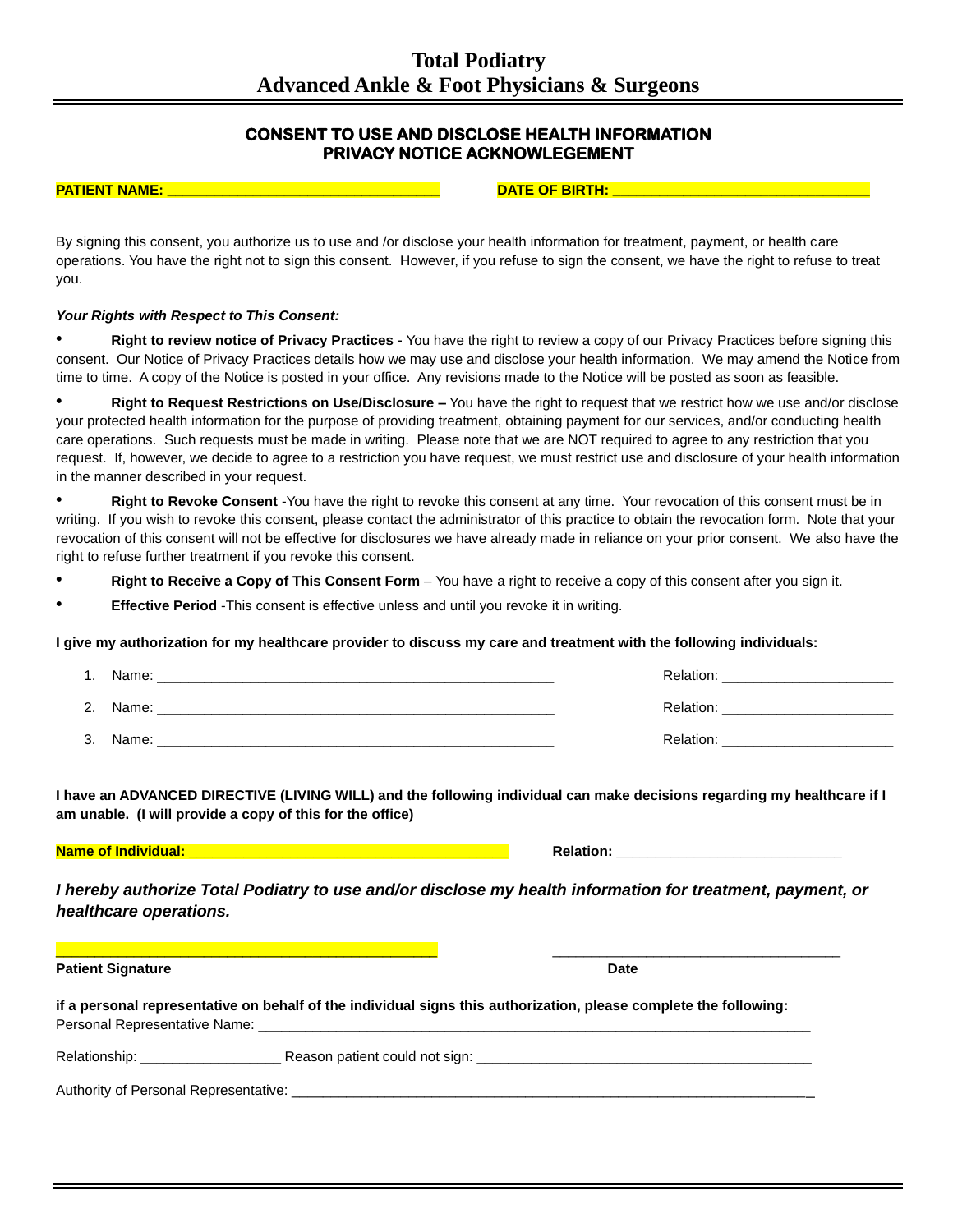| 1.                    |                                                                                                        |             |                |                                 |                                                |                                                                                           |    |                                                                                                                                                                                                                                    |    |                                     |  |
|-----------------------|--------------------------------------------------------------------------------------------------------|-------------|----------------|---------------------------------|------------------------------------------------|-------------------------------------------------------------------------------------------|----|------------------------------------------------------------------------------------------------------------------------------------------------------------------------------------------------------------------------------------|----|-------------------------------------|--|
| 2.                    | Is the condition a result of an injury?                                                                |             | Yes,           | No                              |                                                | If yes, is this work related? Yes                                                         |    |                                                                                                                                                                                                                                    | No |                                     |  |
| 3.                    |                                                                                                        |             |                |                                 |                                                |                                                                                           |    |                                                                                                                                                                                                                                    |    |                                     |  |
| 4.                    | Have you seen a physician for this condition?                                                          |             |                | Yes,                            | No                                             |                                                                                           |    |                                                                                                                                                                                                                                    |    |                                     |  |
|                       |                                                                                                        |             |                |                                 |                                                |                                                                                           |    |                                                                                                                                                                                                                                    |    |                                     |  |
| 5.                    | Are you Diabetic? Yes,                                                                                 | No          |                |                                 |                                                |                                                                                           |    |                                                                                                                                                                                                                                    |    |                                     |  |
|                       | <b>Controlled By:</b>                                                                                  | <b>Diet</b> |                | <b>Oral Medications Insulin</b> |                                                |                                                                                           |    |                                                                                                                                                                                                                                    |    |                                     |  |
| 6.                    | <b>Current Medications &amp; Dosage</b>                                                                |             |                |                                 |                                                |                                                                                           |    |                                                                                                                                                                                                                                    |    |                                     |  |
|                       |                                                                                                        |             |                |                                 |                                                |                                                                                           |    |                                                                                                                                                                                                                                    |    |                                     |  |
|                       |                                                                                                        |             |                |                                 | <u> 1989 - Alexandr Alexandr III (b. 1914)</u> |                                                                                           |    |                                                                                                                                                                                                                                    |    |                                     |  |
| 7.                    | Allergies & Reactions:                                                                                 |             |                |                                 |                                                |                                                                                           |    |                                                                                                                                                                                                                                    |    |                                     |  |
|                       |                                                                                                        |             |                |                                 |                                                | the control of the control of the control of the control of the control of the control of |    |                                                                                                                                                                                                                                    |    |                                     |  |
|                       |                                                                                                        |             |                |                                 |                                                | <u> 1989 - Johann John Harry, mars and deutscher Amerikaanse kommunister († 1908)</u>     |    |                                                                                                                                                                                                                                    |    |                                     |  |
| 8.                    | Surgical History & Dates                                                                               |             |                |                                 |                                                |                                                                                           |    |                                                                                                                                                                                                                                    |    |                                     |  |
|                       |                                                                                                        |             |                |                                 |                                                |                                                                                           |    |                                                                                                                                                                                                                                    |    |                                     |  |
|                       |                                                                                                        |             |                |                                 |                                                |                                                                                           |    |                                                                                                                                                                                                                                    |    |                                     |  |
|                       |                                                                                                        |             |                |                                 |                                                |                                                                                           |    | Date: <u>Date:</u> Partnership and the contract of the contract of the contract of the contract of the contract of the contract of the contract of the contract of the contract of the contract of the contract of the contract of |    |                                     |  |
| 9.                    |                                                                                                        |             |                |                                 |                                                |                                                                                           |    |                                                                                                                                                                                                                                    |    |                                     |  |
| 10.                   |                                                                                                        |             |                |                                 |                                                |                                                                                           |    |                                                                                                                                                                                                                                    |    |                                     |  |
| 11.                   | Name of any Specialist you are currently under care with:                                              |             |                |                                 |                                                |                                                                                           |    |                                                                                                                                                                                                                                    |    |                                     |  |
|                       |                                                                                                        |             |                |                                 |                                                |                                                                                           |    | Phone: Note: The Commission of the Commission of the Commission of the Commission of the Commission of the Commission of the Commission of the Commission of the Commission of the Commission of the Commission of the Commiss     |    |                                     |  |
|                       |                                                                                                        |             |                |                                 |                                                |                                                                                           |    |                                                                                                                                                                                                                                    |    |                                     |  |
|                       |                                                                                                        |             |                |                                 |                                                |                                                                                           |    |                                                                                                                                                                                                                                    |    |                                     |  |
| 12.                   |                                                                                                        |             |                |                                 |                                                |                                                                                           |    |                                                                                                                                                                                                                                    |    |                                     |  |
| 13.                   | DO YOU HAVE A PACEMAKER OR DEFIBRILLATOR                                                               |             |                |                                 |                                                | Yes                                                                                       | No |                                                                                                                                                                                                                                    |    | If Yes, Date Placed? ______________ |  |
|                       |                                                                                                        |             |                |                                 |                                                |                                                                                           |    |                                                                                                                                                                                                                                    |    |                                     |  |
|                       | Print Name: <u>Andrew American Communication</u> Control and Communication Communication Communication |             |                |                                 |                                                |                                                                                           |    |                                                                                                                                                                                                                                    |    |                                     |  |
|                       |                                                                                                        |             |                |                                 |                                                |                                                                                           |    |                                                                                                                                                                                                                                    |    |                                     |  |
| <b>Social History</b> |                                                                                                        |             |                |                                 |                                                |                                                                                           |    |                                                                                                                                                                                                                                    |    |                                     |  |
|                       | Do you use recreational drugs?                                                                         |             | $O$ Yes $O$ No |                                 |                                                |                                                                                           |    |                                                                                                                                                                                                                                    |    |                                     |  |
|                       |                                                                                                        |             |                |                                 |                                                |                                                                                           |    |                                                                                                                                                                                                                                    |    |                                     |  |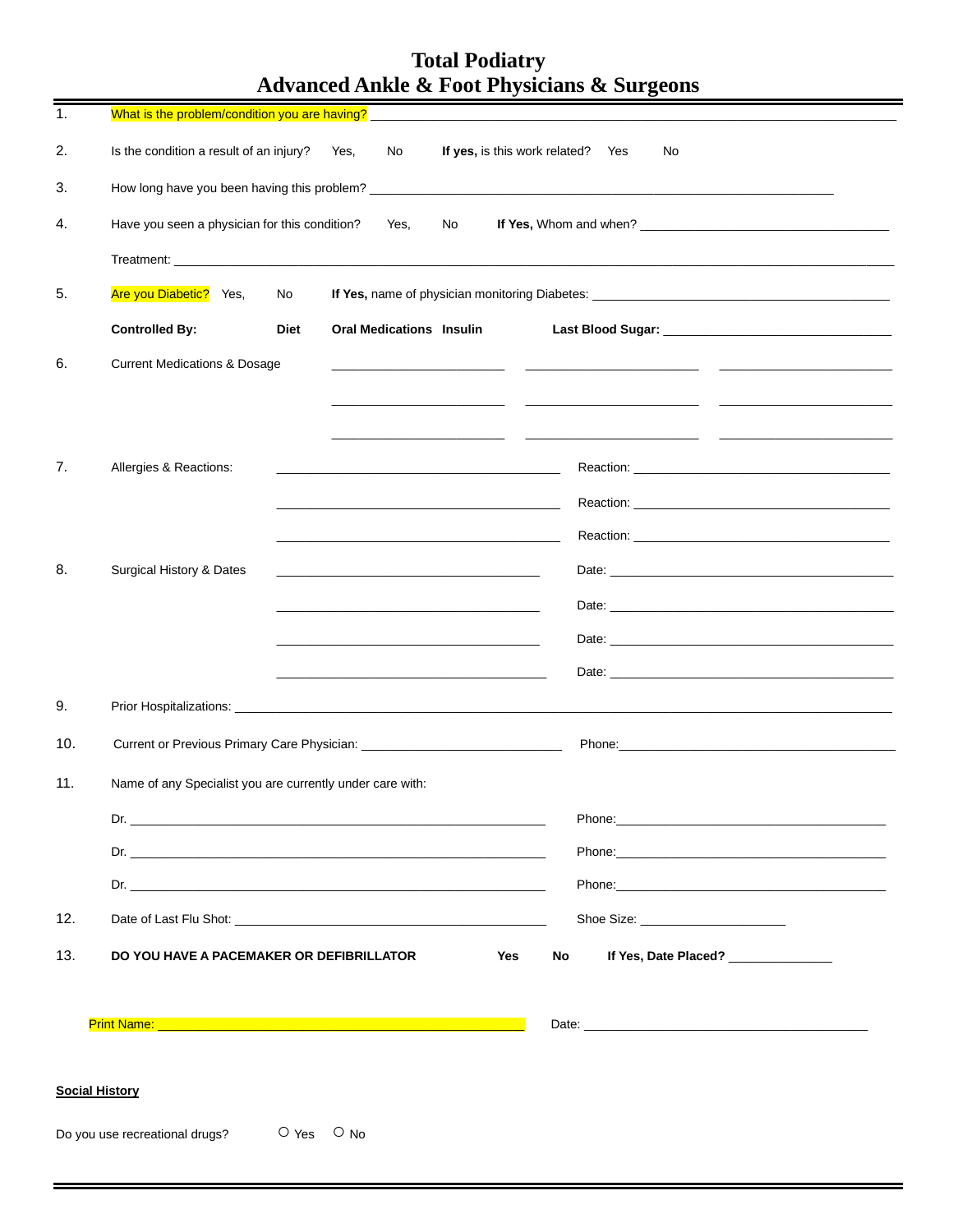| <b>Total Podiatry</b>                                      |
|------------------------------------------------------------|
| <b>Advanced Ankle &amp; Foot Physicians &amp; Surgeons</b> |

 $\blacksquare$ 

 $\equiv$ 

 $=$ 

|                                     | Do you exercise routinely?                                                                            |                                                           |              | $\circ$ Yes     | $\circ$ No                        |                |                                                                          |                                                                                      |                                                        |                                                 |                             |                 |              |            |
|-------------------------------------|-------------------------------------------------------------------------------------------------------|-----------------------------------------------------------|--------------|-----------------|-----------------------------------|----------------|--------------------------------------------------------------------------|--------------------------------------------------------------------------------------|--------------------------------------------------------|-------------------------------------------------|-----------------------------|-----------------|--------------|------------|
| <b>HIV / AIDS</b>                   |                                                                                                       |                                                           |              | $\circ$ Yes     | $\circ$ No                        |                |                                                                          |                                                                                      |                                                        |                                                 |                             |                 |              |            |
| $\circ$ Yes<br>Do you use caffeine? |                                                                                                       |                                                           |              | $\circ$ No      |                                   |                |                                                                          |                                                                                      |                                                        |                                                 |                             |                 |              |            |
| Do you use tobacco?                 |                                                                                                       |                                                           | O Yes        | $\circ$ No      |                                   |                |                                                                          |                                                                                      |                                                        |                                                 |                             |                 |              |            |
|                                     |                                                                                                       |                                                           |              |                 |                                   | Former user    |                                                                          | If Former, how long ago did you quit? _____________                                  |                                                        |                                                 |                             |                 |              |            |
|                                     | Type of Tobacco:                                                                                      |                                                           |              | $\bigcirc$ Pipe |                                   | $OC$ igar      | $\circ$ Cigarettes                                                       |                                                                                      |                                                        | $O$ Chew                                        |                             |                 |              |            |
|                                     | Amount:                                                                                               |                                                           |              | O Less than     |                                   |                | $\circ$ 1 pack per day                                                   |                                                                                      |                                                        | $O$ 1 pack per day $O$ More than 1 pack per day |                             |                 |              |            |
|                                     |                                                                                                       | Have you had a drink containing alcohol in the past year? |              |                 |                                   |                | $\circ$ Yes                                                              | $\circ$ No                                                                           |                                                        |                                                 |                             |                 |              |            |
|                                     |                                                                                                       |                                                           |              |                 |                                   |                |                                                                          | If YES, how often did you have 6 or more drinks on one occasion in the past year?    |                                                        |                                                 |                             |                 |              |            |
|                                     |                                                                                                       | ONever OLess Than Monthly                                 |              |                 |                                   | $O$ Monthly    |                                                                          |                                                                                      | O Daily or Almost Daily                                |                                                 |                             |                 |              |            |
|                                     |                                                                                                       |                                                           |              |                 |                                   |                |                                                                          | How many drinks did you have on typical day when you were drinking in the past year? |                                                        |                                                 |                             |                 |              |            |
|                                     | $O1-2$                                                                                                | $O_3-4$                                                   | $O5-6$       | $O7-9$          | ○10 or More                       |                |                                                                          |                                                                                      |                                                        |                                                 |                             |                 |              |            |
|                                     |                                                                                                       | How often did you have a drink containing alcohol?        |              |                 |                                   |                |                                                                          |                                                                                      |                                                        |                                                 |                             |                 |              |            |
|                                     |                                                                                                       | ONever OMonthly                                           |              |                 | O <sub>2</sub> -4 Times Per Month |                |                                                                          | O <sub>2</sub> -3 Times Weekly                                                       |                                                        |                                                 | O <sub>4+Times</sub> Weekly |                 |              |            |
| <b>Family History</b>               |                                                                                                       |                                                           | Age          |                 | <b>Diabetes</b>                   | <b>High BP</b> | <b>Heart Disease</b>                                                     |                                                                                      | <b>Stroke</b>                                          | Mental III.                                     |                             | Cancer          |              |            |
| Mother                              |                                                                                                       | $\circ$ Living                                            | ODeceased    |                 |                                   |                | $\mathbf{L}$                                                             |                                                                                      | $\blacksquare$                                         |                                                 |                             | <b>Contract</b> | П            |            |
| Father                              |                                                                                                       | $\circ$ Living                                            | ODeceased    |                 |                                   |                | ΙI                                                                       |                                                                                      | $\Box$                                                 |                                                 |                             |                 | $\mathsf{L}$ |            |
| Siblings                            |                                                                                                       | $\circ$ Living                                            | ODeceased    |                 |                                   |                | ΙI                                                                       |                                                                                      | $\blacksquare$                                         |                                                 |                             | $\mathbf{I}$    |              |            |
| Children                            |                                                                                                       | $\circ$ Living                                            | $O$ Deceased |                 |                                   |                |                                                                          | $\Box$                                                                               | $\Box$                                                 | $\Box$                                          |                             | $\Box$          | П            |            |
| How many / age:                     |                                                                                                       |                                                           |              |                 |                                   |                | Brother(s) _______________ Sister(s) ______________ Son(s) _____________ |                                                                                      | Daughter(s) ___________                                |                                                 |                             |                 |              |            |
|                                     | $\circ$ Yes<br>$\circ$ No<br>Have you had any falls in the past year?<br>If Yes, How many? __________ |                                                           |              |                 |                                   |                |                                                                          |                                                                                      |                                                        |                                                 |                             |                 |              |            |
|                                     | Any Injuries caused by falls?                                                                         |                                                           |              |                 | $\circ$ Yes                       | $\circ$ No     |                                                                          |                                                                                      |                                                        |                                                 |                             |                 |              |            |
|                                     |                                                                                                       |                                                           |              |                 |                                   |                |                                                                          |                                                                                      |                                                        |                                                 |                             |                 |              |            |
|                                     | Print Name: <u>____</u>                                                                               |                                                           |              |                 |                                   |                |                                                                          |                                                                                      |                                                        |                                                 |                             |                 |              |            |
|                                     |                                                                                                       |                                                           |              |                 |                                   |                |                                                                          |                                                                                      | Do you have, or had in the past, any of the following? |                                                 |                             |                 |              |            |
| Fever/ Chills                       |                                                                                                       |                                                           | $\circ$ Yes  | $\circ$ No      |                                   |                |                                                                          |                                                                                      | Burning / Tingling / Numbness                          |                                                 |                             | $\circ$ Yes     |              | $\circ$ No |
| <b>Hearing Loss</b>                 |                                                                                                       |                                                           | $\circ$ Yes  | $\circ$ No      |                                   |                |                                                                          |                                                                                      | <b>Blurred Vision</b>                                  |                                                 |                             | $\circ$ Yes     |              | $\circ$ No |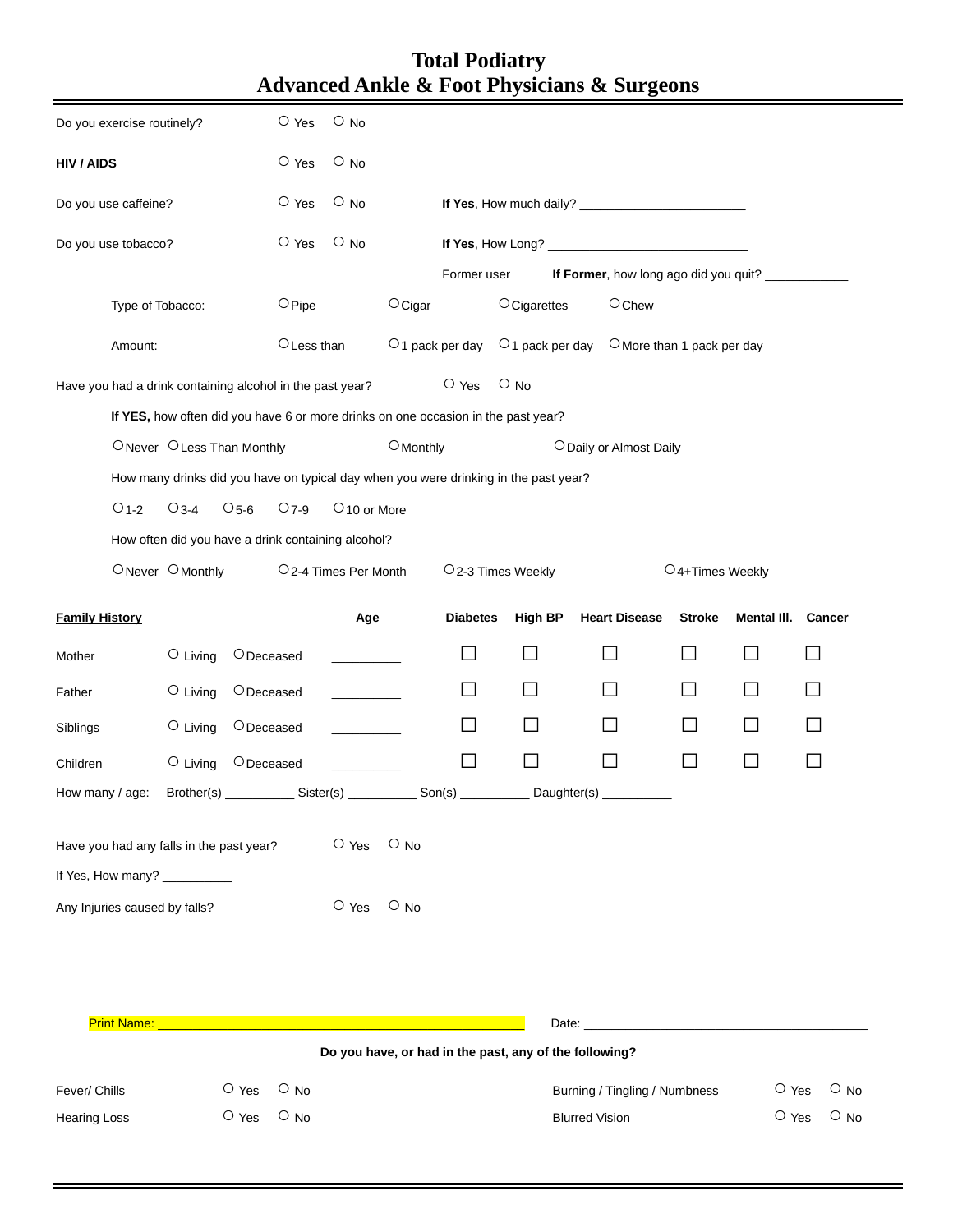| <b>Frequent Sore Throat</b> | O Yes       | $O$ No                      | Infection                | $\circ$ Yes | $O$ No     |
|-----------------------------|-------------|-----------------------------|--------------------------|-------------|------------|
| Ringing in Ears             | $\circ$ Yes | $\circ$ No                  | Callous                  | O Yes       | $\circ$ No |
| Chest Pain                  | O Yes       | $\circ$ No                  | Wound                    | $\circ$ Yes | $\circ$ No |
| Foot/ Ankle Swelling        | $\circ$ Yes | $\circ$ No                  | Rash / Itching           | $\circ$ Yes | $\circ$ No |
| <b>Heart Valve Problems</b> | O Yes       | $\circ$ No                  | Change in Mole           | $\circ$ Yes | $\circ$ No |
| Diarrhea                    | $\circ$ Yes | $O$ No                      | <b>Deformed Nails</b>    | $\circ$ Yes | $\circ$ No |
| Loss of Appetite            | O Yes       | $O$ No                      | <b>Balance Problems</b>  | $\circ$ Yes | $\circ$ No |
| Nausea / Vomiting           | $\circ$ Yes | $\circ$ No                  | Headaches                | $\circ$ Yes | $\circ$ No |
| Weight Gain / Loss          | O Yes       | $\circ$ No                  | <b>Joint Stiffness</b>   | O Yes       | $\circ$ No |
| Shortness of Breath         | O Yes       | $\circ$ No                  | Joint Pain               | $\circ$ Yes | $\circ$ No |
| Chronic Cough               | O Yes       | $\circ$ No                  | Weakness                 | O Yes       | $\circ$ No |
| Menopausal                  | O Yes       | $\circ$ No                  | Bowel / Bladder Problems | $\circ$ Yes | $\circ$ No |
| Nocturia                    | O Yes       | $O$ No                      | Frequency in Urination   | $\circ$ Yes | $\circ$ No |
| Decreased Urine Stream      | $\circ$ Yes | $O$ No                      | Fatigue                  | $\circ$ Yes | $\circ$ No |
|                             |             | <b>Past Medical History</b> |                          |             |            |
| <b>Diabetic</b>             | $\circ$ Yes | $O$ No                      | Crohn's Disease          | O Yes       | $\circ$ No |
| <b>Heart Disease</b>        | O Yes       | $\circ$ No                  | Hiatal Hernia            | $\circ$ Yes | $\circ$ No |
| <b>Heart Murmur</b>         | $\circ$ Yes | $\circ$ No                  | Colitis                  | $\circ$ Yes | $O$ No     |
| Mitral Valve Prolapse       | O Yes       | $\circ$ No                  | Cirrhosis                | $\circ$ Yes | $\circ$ No |
| Hypertension                | $\circ$ Yes | $O$ No                      | <b>Thyroid Problems</b>  | O Yes       | $O$ No     |
| <b>PVD</b>                  | O Yes       | $\circ$ No                  | Liver Disease            | $\circ$ Yes | $\circ$ No |
| Stroke                      | $\circ$ Yes | $\circ$ No                  | Carpal Tunnel            | $\circ$ Yes | $\circ$ No |
| Raynaud's Disease           | $\circ$ Yes | $\circ$ No                  | Neuropathy               | $\circ$ Yes | $\circ$ No |
| Meniere's Disease           | O Yes       | $\circ$ No                  | Cancer                   | O Yes       | $\circ$ No |
| Dialysis                    | O Yes       | $\circ$ No                  | Pancreatitis             | O Yes       | $O$ No     |
| Phlebitis                   | $\circ$ Yes | $\circ$ No                  | Multiple Sclerosis       | O Yes       | $\circ$ No |
| Venous Insufficiency        | $\circ$ Yes | $\circ$ No                  | Hypercholesterolemia     | $\circ$ Yes | $\circ$ No |
| Respiratory Disease         | $\circ$ Yes | $\circ$ No                  | Osteomyelitis            | O Yes       | $\circ$ No |
| Alzheimer's Disease         | $\circ$ Yes | $\circ$ No                  | Sciatica                 | $\circ$ Yes | $\circ$ No |
| Parkinson's Disease         | $\circ$ Yes | $\circ$ No                  | Arthritis                | O Yes       | $\circ$ No |
| Hepatitis                   | $\circ$ Yes | $\circ$ No                  | Fractures                | O Yes       | $\circ$ No |
| Fibromyalgia                | $\circ$ Yes | $\circ$ No                  | Hip Replacement          | $\circ$ Yes | $\circ$ No |
| RSD / CRPS                  | O Yes       | $\circ$ No                  | Knee Replacement         | $\circ$ Yes | $\circ$ No |
|                             |             |                             |                          |             |            |

Print Name: \_\_\_\_\_\_\_\_\_\_\_\_\_\_\_\_\_\_\_\_\_\_\_\_\_\_\_\_\_\_\_\_\_\_\_\_\_\_\_\_\_\_\_\_\_\_\_\_\_\_\_\_\_ Date: \_\_\_\_\_\_\_\_\_\_\_\_\_\_\_\_\_\_\_\_\_\_\_\_\_\_\_\_\_\_\_\_\_\_\_\_\_\_\_\_\_